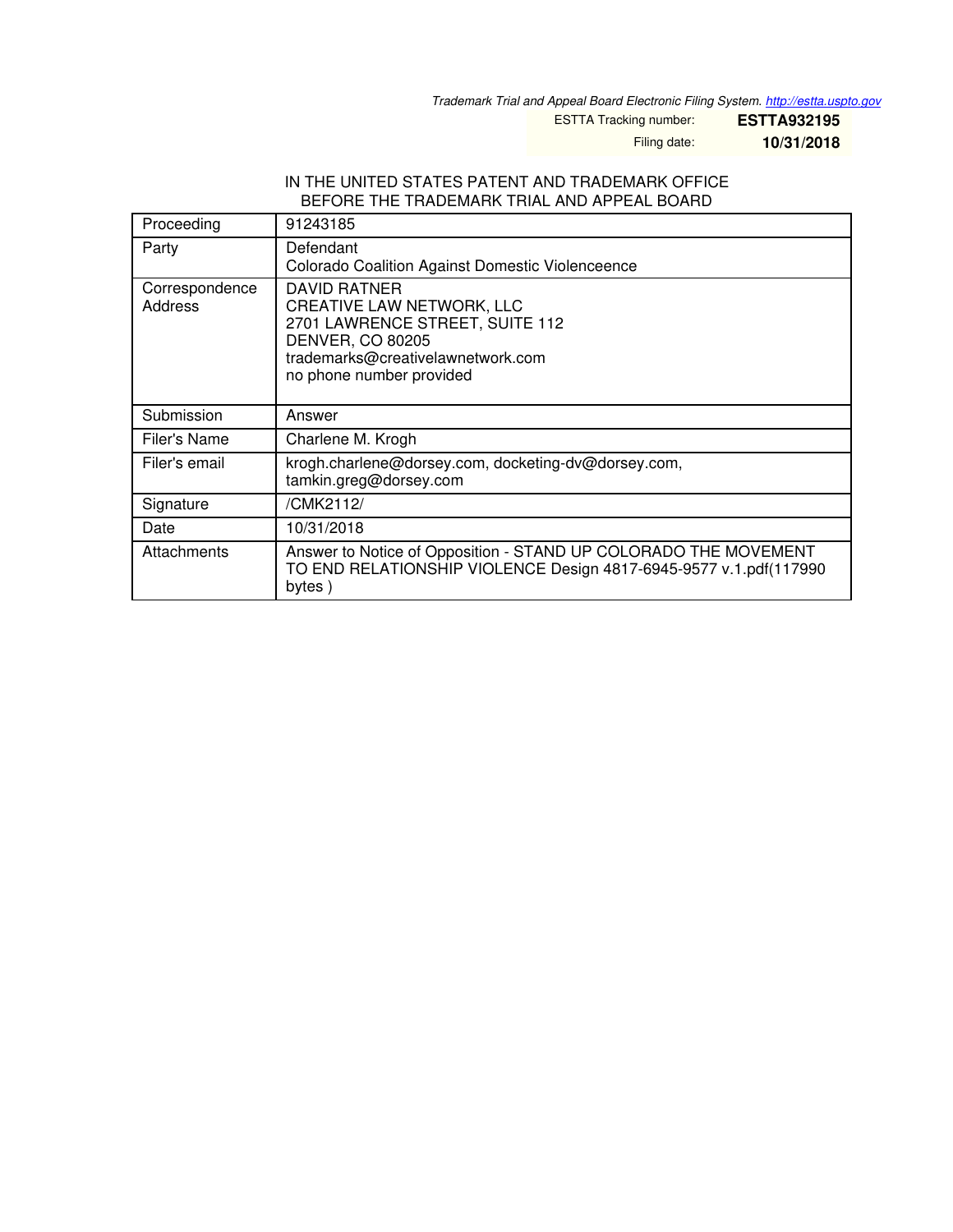### **IN THE UNITED STATES PATENT AND TRADEMARK OFFICE BEFORE THE TRADEMARK TRIAL AND APPEAL BOARD**

THE ENTERTAINMENT INDUSTRY FOUNDATION.

Opposer, )

)

 $)$ 

)

 $)$ 

v.  $\qquad \qquad \qquad$ 

 ) COLORADO COALITION AGAINST DOMESTIC VIOLENCE

Applicant.

Opposition No. 91243185 Application Serial No.: 87/693,113 Mark: **STAND UP COLORADO THE MOVEMENT TO END RELATIONSHIP VIOLENCE & Design** 



## **ANSWER TO NOTICE OF OPPOSITION**

Applicant, Colorado Coalition Against Domestic Violence ("Applicant"), by and through its attorneys, hereby responds to the Notice of Opposition filed August 22, 2018, by The Entertainment Industry Foundation ("Opposer"), as follows:

Applicant admits that it is a non-profit corporation organized under the laws of Colorado and that it is the owner of Application Serial No. 87/693,113, published for opposition in the *Official Gazette* on April 24, 2018 for the services "Promoting public awareness of the prevention of relationship violence by means of public advocacy" in Class 35. Other than the foregoing, all allegations in the preliminary, unnumbered paragraph of the Notice of Opposition are denied.

1. Applicant lacks knowledge or information sufficient to form a belief as to the truth of the allegations of paragraph 1 of the Notice of Opposition and therefore denies the same.

2. Applicant admits that the United States Patent and Trademark Office TSDR system reflects the "Owner Name" for Application Serial No. 87/561,533 and Registration No. 3,588,631 as "The Entertainment Industry Foundation." Applicant lacks knowledge or information sufficient to form a belief as to the truth of the remaining allegations of paragraph 2 of the Notice of Opposition and therefore denies the same.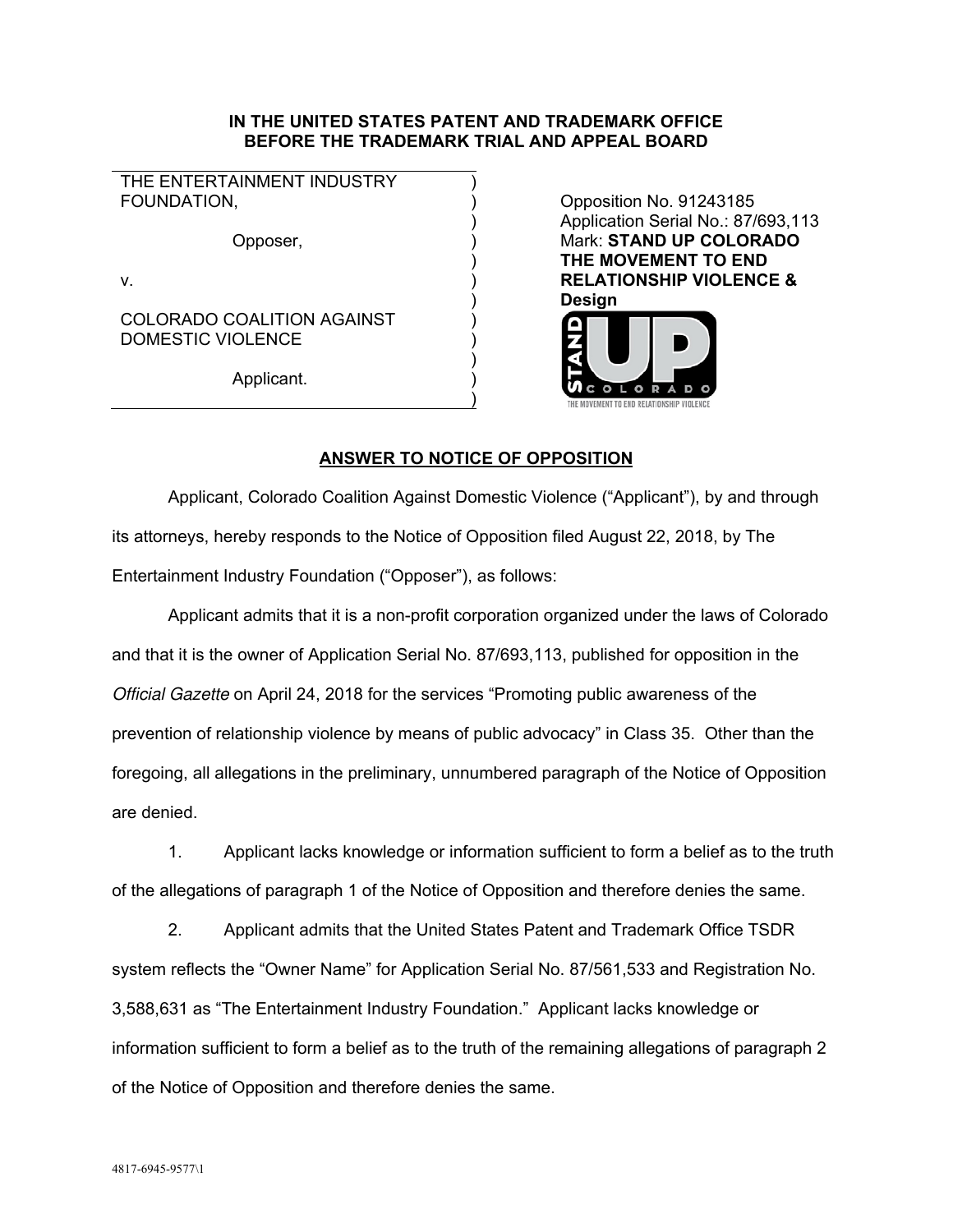3. Applicant admits that United States Patent and Trademark Office TSDR system identifies the services for Application Serial No. 87/561,533 as "providing online nondownloadable videos showcasing sports celebrities speaking out individually on social justice" and the services for Registration No. 3,588,631 as "charitable fund raising services, namely, raising funds for cancer research." Applicant lacks knowledge or information sufficient to form a belief as to the truth of the remaining allegations of paragraph 3 of the Notice of Opposition and therefore denies the same.

4. Applicant admits that United States Patent and Trademark Office TSDR system identifies the application filing date for Registration No. 3,588,631 as February 6, 2008. Applicant lacks knowledge or information sufficient to form a belief as to the truth of the remaining allegations of paragraph 4 of the Notice of Opposition and therefore denies the same.

5. Applicant lacks knowledge or information sufficient to form a belief as to the truth of the allegations of paragraph 5 of the Notice of Opposition and therefore denies the same.

6. Applicant lacks knowledge or information sufficient to form a belief as to the truth of the allegations of paragraph 6 of the Notice of Opposition and therefore denies the same.

7. Applicant denies that Applicant contacted Opposer's licensee. Applicant lacks knowledge or information sufficient to form a belief as to the truth of the remaining allegations of paragraph 7 of the Notice of Opposition and therefore denies the same.

8. Applicant admits that United States Patent and Trademark Office TSDR system identifies the application filing date for Application Serial No. 87/561,533 as August 9, 2017. Applicant lacks knowledge or information sufficient to form a belief as to the truth of the remaining allegations of paragraph 8 of the Notice of Opposition and therefore denies the same.

9. Applicant lacks knowledge or information sufficient to form a belief as to the truth of the allegations of paragraph 9 of the Notice of Opposition and therefore denies the same.

10. Applicant denies the allegations of paragraph 10 of the Notice of Opposition.

2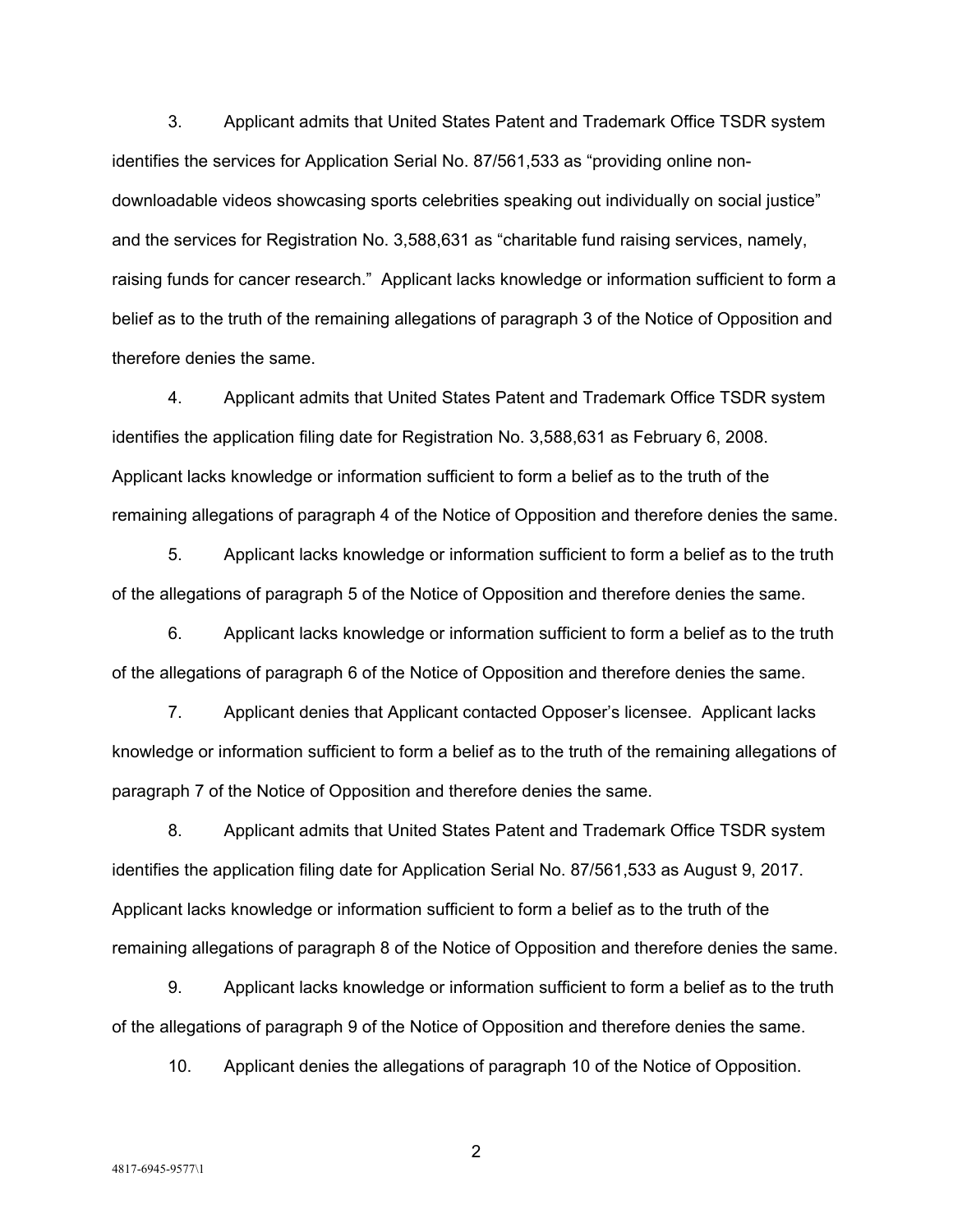11. Applicant admits that it used the mark STAND UP COLORADO THE MOVEMENT TO END RELATIONSHIP VIOLENCE & Design reflected in Application Serial No. 87/693,113 in U.S. commerce at least as early as September 15, 2017.

12. Applicant admits that the filing date of Application Serial No. 87/693,113 is November 21, 2017.

13. Applicant lacks knowledge or information sufficient to form a belief as to the truth of the allegations of paragraph 13 of the Notice of Opposition and therefore denies the same.

14. Applicant denies the allegations of paragraph 14 of the Notice of Opposition.

15. Applicant lacks knowledge or information sufficient to form a belief as to the truth of the allegations of paragraph 15 of the Notice of Opposition and therefore denies the same.

16. Applicant lacks knowledge or information sufficient to form a belief as to the truth of the allegations of paragraph 16 of the Notice of Opposition and therefore denies the same.

17. Applicant lacks knowledge or information sufficient to form a belief as to the truth of the allegations of paragraph 17o f the Notice of Opposition and therefore denies the same.

18. Applicant lacks knowledge or information sufficient to form a belief as to the truth of the allegations of paragraph 18 of the Notice of Opposition and therefore denies the same.

19. Applicant lacks knowledge or information sufficient to form a belief as to the truth of the allegations of paragraph 19 of the Notice of Opposition and therefore denies the same.

20. Applicant lacks knowledge or information sufficient to form a belief as to the truth of the allegations of paragraph 20 of the Notice of Opposition and therefore denies the same.

21. Applicant denies the allegations of paragraph 21 of the Notice of Opposition.

22. Applicant denies the allegations of paragraph 22 of the Notice of Opposition.

23. Applicant denies the allegations of paragraph 23 of the Notice of Opposition.

24. Applicant denies the allegations of paragraph 24 of the Notice of Opposition.

25. Applicant denies the allegations of paragraph 25 of the Notice of Opposition.

26. Applicant denies the allegations of paragraph 26 of the Notice of Opposition.

4817-6945-9577\1

3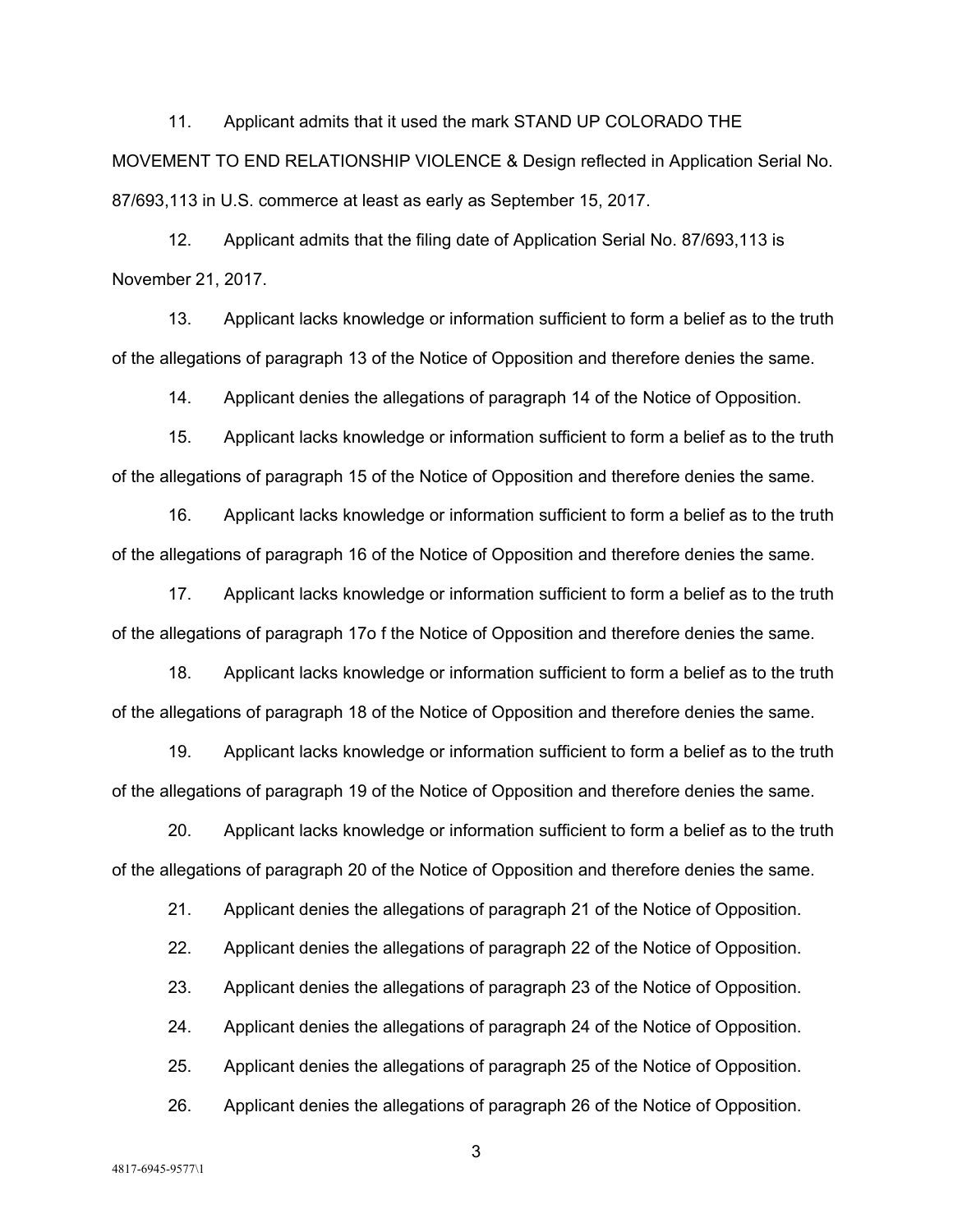### **AFFIRMATIVE DEFENSES**

1. Opposer lacks standing to bring this proceeding.

2. Opposer's claims are barred by the doctrines of unclean hands, laches, estoppel, and/or acquiescence.

3. Third parties have used similar marks for similar goods and, therefore, some or all of Opposer's alleged marks are weak and entitled to a narrow scope of protection.

4. Some or all of Opposer's alleged marks lack secondary meaning and are used descriptively by Opposer.

5. Applicant's mark is not confusingly similar to Opposer's alleged marks.

6. Opposer cannot claim exclusive rights in Opposer's alleged marks and/or has abandoned or lost its rights in any alleged mark due to its failure to police third party uses of similar marks and/or enforce its rights, if any, against infringing uses.

7. Opposer has lost any rights it may have had in its alleged marks based on its failure to exercise adequate control over licensee use of Opposer's alleged marks.

Applicant reserves the right to amend its Answer to add additional or other defenses that cannot now be articulated due to Opposer's failure to particularize its claims and/or the need for further discovery regarding Opposer's claims.

4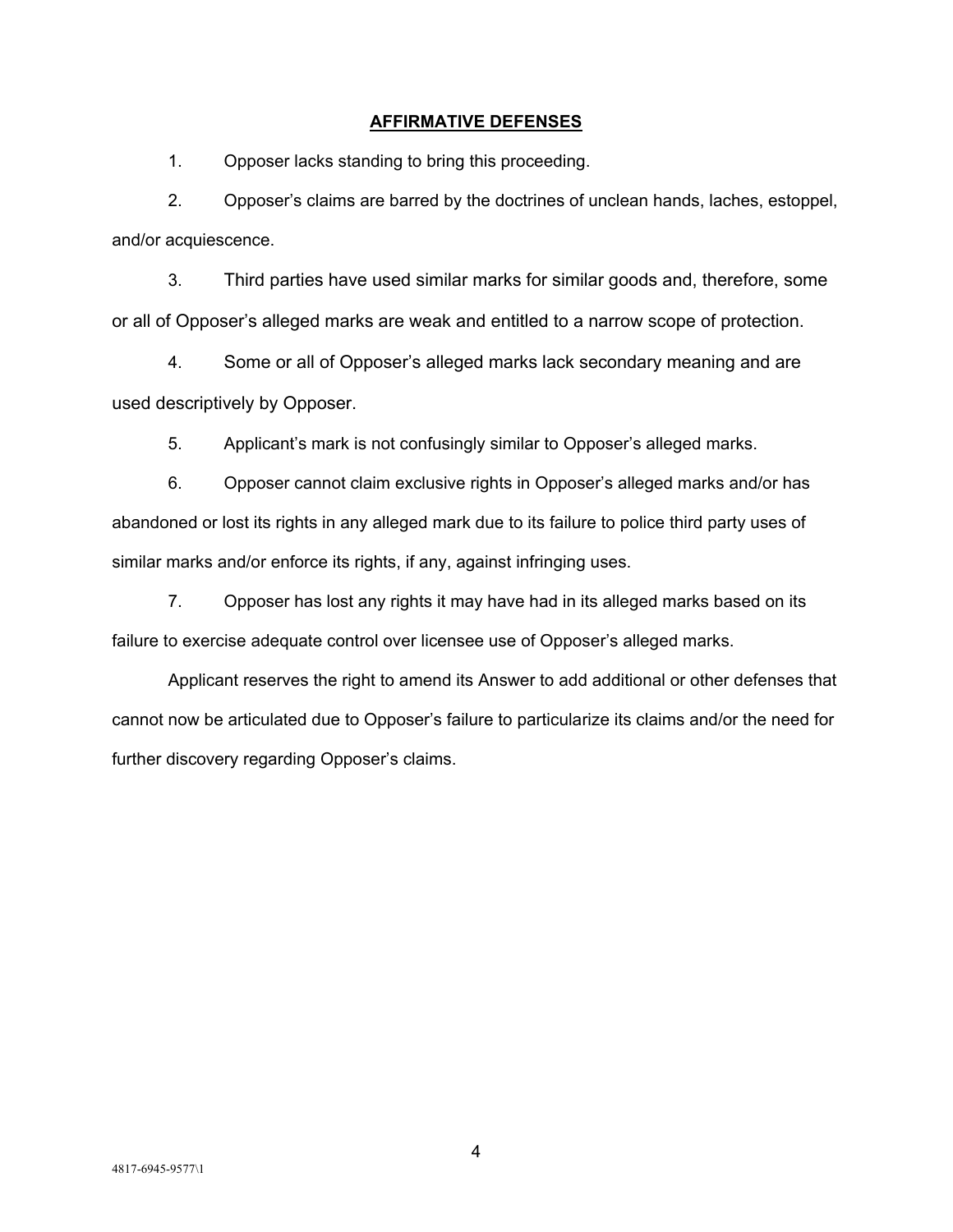WHEREFORE Applicant prays that this Opposition be denied.

Respectfully Submitted, DORSEY & WHITNEY LLP

Dated: October 31, 2018

By: /Charlene M. Krogh/

Charlene M. Krogh Gregory Tamkin Lindsey M. Sadler DORSEY & WHITNEY LLP 1400 Wewatta Street, Suite 400 Denver, CO 80202 Tel: (303) 629-3400 Fax: (303) 629-3450 krogh.charlene@dorsey.com tamkin.greg@dorsey.com sadler.lindsey@dorsey.com

### **ATTORNEYS FOR APPLICANT COLORADO COALITION AGAINST DOMESTIC VIOLENCE**